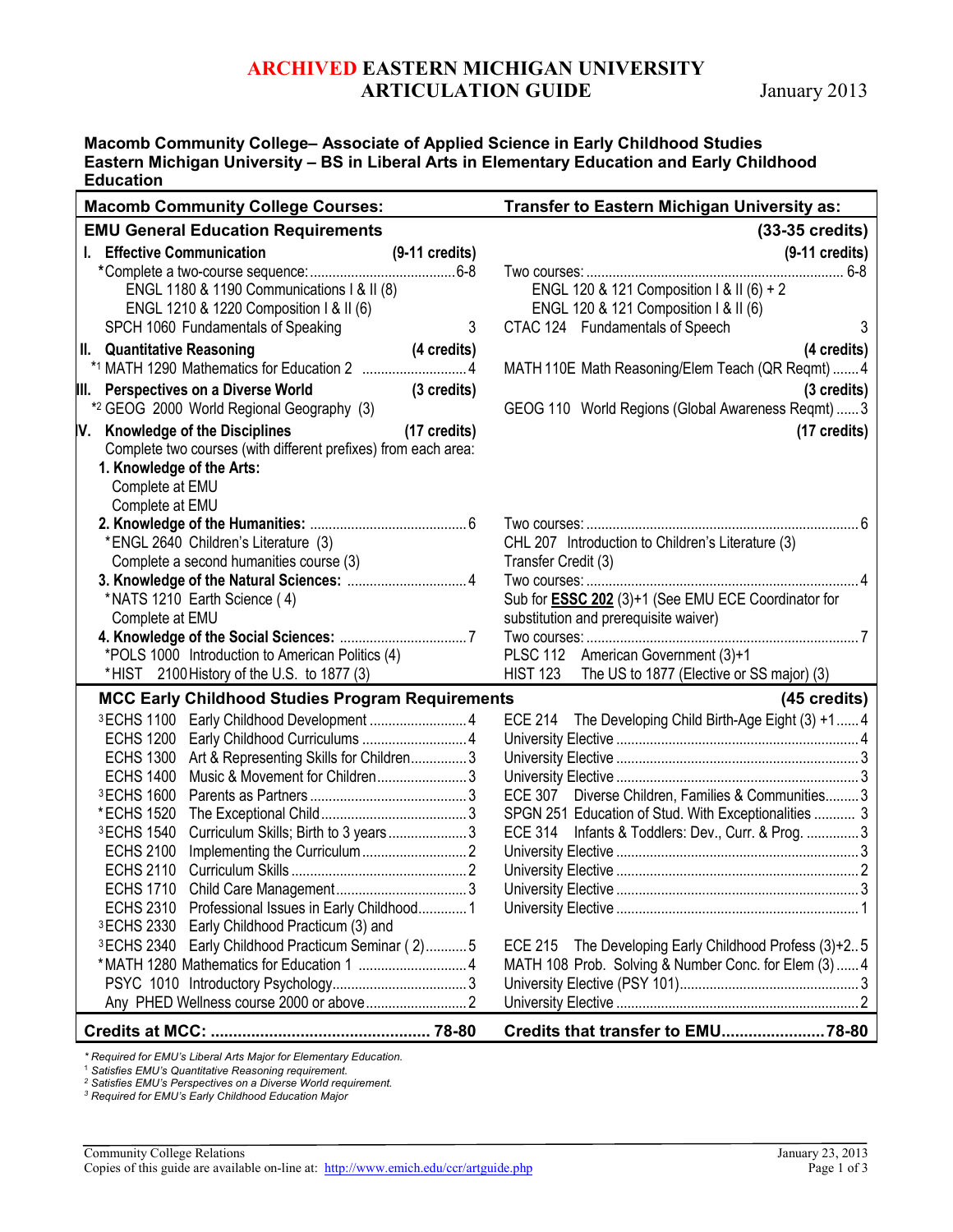# **ARCHIVED EASTERN MICHIGAN UNIVERSITY ARTICULATION GUIDE** January 2013

#### **Macomb Community College– Associate of Applied Science in Early Childhood Studies Eastern Michigan University – BS in Liberal Arts in Elementary Education and Early Childhood Education**

### **Completion of Elementary Education and Early Childhood Education Majors at EMU**

*Early in their program, students seeking a major in ECE need to attend an elementary education group advising session followed by an early childhood group advising session. For the group advising schedule go to the link*: <http://www.emich.edu/coe/oas/sessions.html>

### **Pre-Admission Requirements (25 credits)**

*Students with a community college decision GPA of 3.0 or higher, who have completed at least 56 transferable credits and have passed the Professional Readiness Examination may apply directly for admission to the Teacher Preparation Program. Students who do not meet these requirements must complete at least 12 credits at EMU to establish an overall GPA of 2.5 and a GPA of 2.5 in the major. The courses listed below may be used for this purpose. See the EMU undergraduate catalog for additional admission requirements at this link. <http://catalog.emich.edu/>*

*Successful completion of this course of study, in the context of other program requirements, qualifies students for recommendation for the Michigan Department of Education Elementary Provisional Certificate, which is valid for teaching all subjects k-5, for teaching in self-contained classrooms in grades six to eight. In addition, students who pass the Early Childhood Education MTTC are qualified for recommendation for endorsement in early childhood, certification code ZS.*

| CHEM 101 Science for Elem Teachers 3         |  |
|----------------------------------------------|--|
| ARTE 220 Art for Elementary Teachers3        |  |
| DANC 220 Dance for Elementary Teachers3      |  |
| MUSC 220 Music for Elementary Teachers3      |  |
|                                              |  |
|                                              |  |
|                                              |  |
|                                              |  |
| ENGL 307 Writing Process for Elem Tchs (L)   |  |
| RDNG 240 Reading/Wrtg Connection in Elem (R) |  |

|                | <b>ECE Content Requirements:</b>             | (18 credits) |
|----------------|----------------------------------------------|--------------|
| <b>ECE 302</b> | Child Centered Teaching and Learning 3       |              |
| <b>ECE 303</b> |                                              |              |
| <b>ECE 341</b> | Assessment of the Young Child 3              |              |
| <b>ECE 342</b> | Intentional Teaching in the Content Areas  3 |              |
| <b>ECE 343</b> | Advocacy, Leadership and Administration  3   |              |
| <b>ECE 451</b> | Inclusive Classroom in Early Childhood       | 3            |
|                |                                              |              |

#### **Must be admitted to the program Phases I Courses (15 credits)**

|  | FIIQJUJ I VUUIJUJ                                        | $\overline{1}$ is created. |  |
|--|----------------------------------------------------------|----------------------------|--|
|  | CURR 304 Curriculum & Methods-Elementary3                |                            |  |
|  | EDMT 330 Instructional Apps of Media & Technology3       |                            |  |
|  |                                                          |                            |  |
|  |                                                          |                            |  |
|  | <sup>1</sup> SOFD 328W Schools in Multicultural Society3 |                            |  |

### **Phases II Courses (18 credits)**

| .               |                                                      |  |
|-----------------|------------------------------------------------------|--|
| <b>BIOT 303</b> | Life Science for Elementary Teachers (IS)3           |  |
| CTAR 300        | Integrated Arts for Elementary Teachers 3            |  |
| MATH 381        | The Teaching of Mathematics in Elem  3               |  |
| <b>PRCT 310</b> |                                                      |  |
|                 | RDNG 310 Lit Across the Curr/Interm Grds (L,R) 3     |  |
|                 | CURR/HIST 308 Integrated Elem Social Studies Meth  3 |  |
|                 |                                                      |  |

## **Phase III Student Teaching (9 credits)**

|  | EDUC 495 Student Teaching Early Childhood 4 |  |
|--|---------------------------------------------|--|
|  |                                             |  |
|  |                                             |  |
|  |                                             |  |

<sup>1</sup> *Satisfies both the Writing Intensive requirement and the Perspectives on a Diverse World requirement.*

<sup>2</sup> *Satisfies EMU's Learning beyond the Classroom requirement*